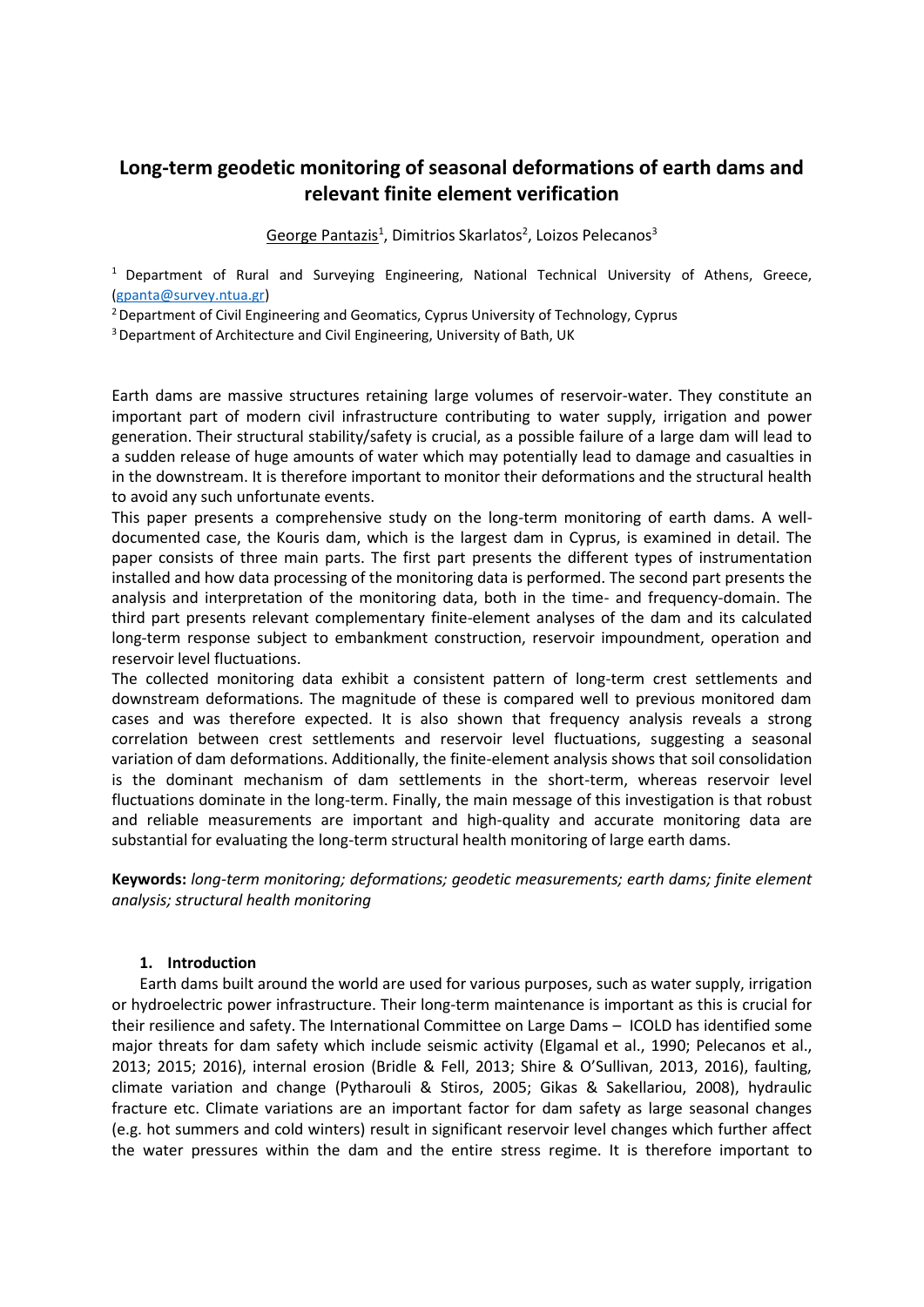understand the impact of climate changes on the behaviour of earth dams and be able to predict and quantify its effects, especially if they become a threat for the dam's safety.

A plethora of studies exist in the literature which cover field monitoring (Kyrou et al., 2005; Dounias et al., 2012), laboratory experiments and computational simulations (Tedd et al., 1997; Alonso, 2005; Charles et al., 2008) for understanding dam performance and safety under various climate conditions. Many of these studies have raised the issue of reservoir-induced dam deformations and attempted to quantify this interaction. However, this is not an easy task and therefore more studies are needed in order to fully understand the effects of reservoir level changes on dam deformations and safety.

This paper presents a combined field monitoring and computational modelling study to understand and quantify the effects of climate variation and thus reservoir level changes on the performance of earth dams. Kouris dam, the largest dam in Cyprus was instrumented and the displacement data from over 25 years are analysed and further processed to identify a relationship between reservoir level and dam crest displacements. Subsequently, a nonlinear finite element analysis is performed which analyses the entire stress history of the dam, including reservoir level changes and confirms that indeed reservoir level changes affect dam crest deformations. It is therefore suggested that continuous long-term monitoring is needed to ensure observation of the safety of earth dams.

#### **2. Kouris Dam**

#### **2.1. Background & Geometry**

Kouris dam is the largest and tallest dam in Cyprus. It is a zoned earth-rockfill and serves as the main water storage facility in the country. It was built during 1984-1988 and its embankment consists of a central clay core of low permeability, followed by thin layers of fine and coarse filters. The upstream shell consists of terrace gravels, which are adjacent to the upstream filters and then river gravels covered by rip rap on the upstream dam slope with a small cofferdam at the upstream dam toe. The downstream shell consists in its entirety by terrace gravels with talus deposits, which rest on a thin drainage gallery. Its crest is 570m long and the embankment is 112m high with the highest level of its reservoir at 102m, and its total reservoir capacity is 115 million m3. Figure 1 shows a cross-sectional view with the various soil layers.



*Figure 1: Geometry of the dam*

#### **2.1. Instrumentation**

Three independent instrumentation sets are installed on the dam providing monitoring data about the deformations of the dam: (a) Embankment Crest Movement Indicators (ECMI), (b) a vertical geodetic network and (c) a three-dimensional (3D) geodetic network.

The first instrumentation network, installed in 1991, consists of an observation pillar, (fixed point) and six embankment crest movement indicators (ECMI) installed at the time of construction. The measurements of these points are being carried out (irregularly, monthly or bi-monthly) since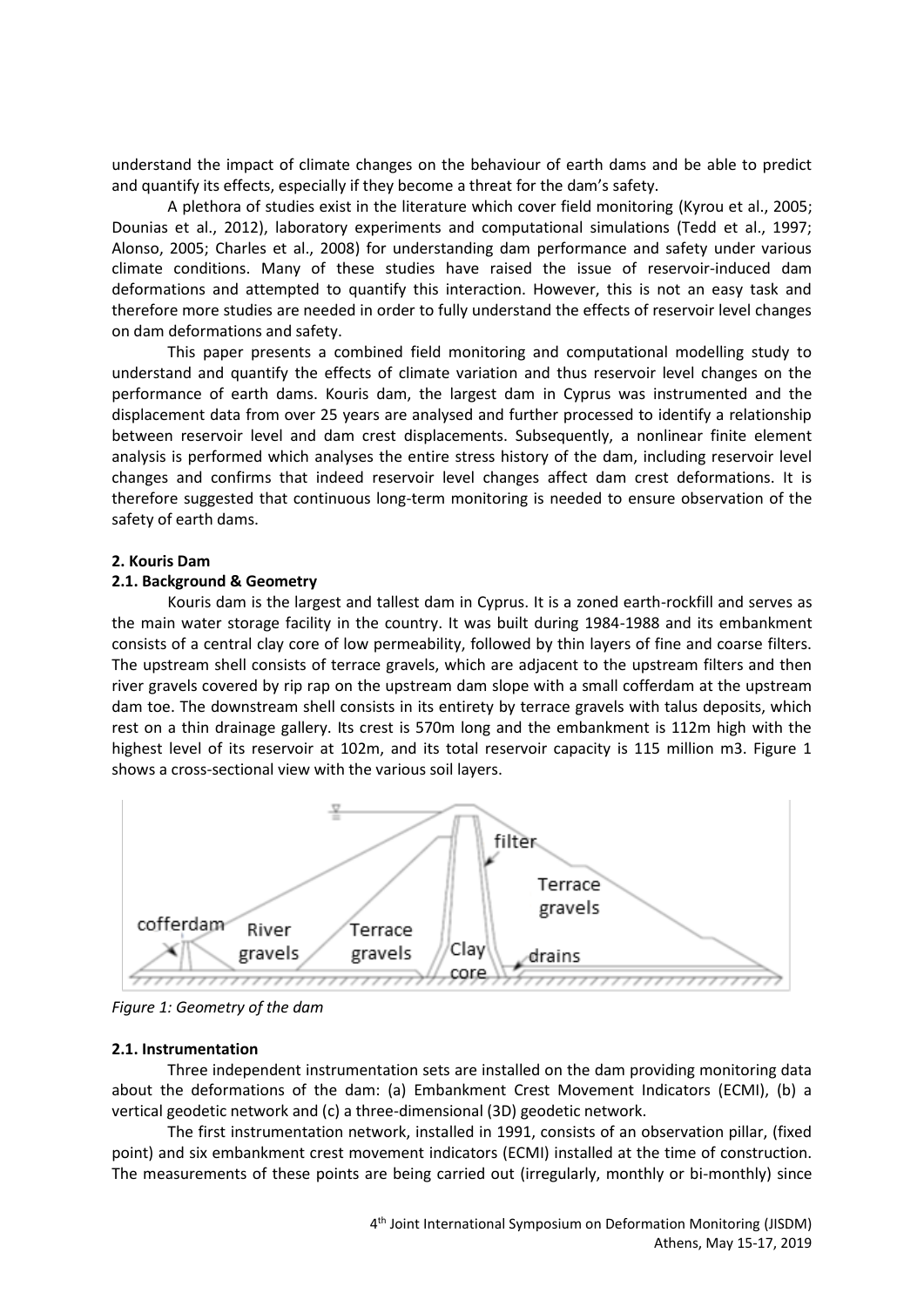1990 by the Cyprus WDD. The horizontal distance and the height difference of each ECMI from the pillar was determined using a Leica TC1101 total station, which provides accuracy of ±2mm ±2ppm for the distance measurements and ±1" for the angle measurements.

Additionally, two modern geodetic networks were installed in 2006. A vertical (1D) and a three-dimensional (3D) control network. Generally, deformation monitoring is applied by the establishment, the measurement and the adjustment of such network. The vertical control network was established in 2006 (Constantinou, 2013). It consists of 7 control points. Six of them (R1-R6) are bronze benchmarks, located along both sides of the wall on the road at the crest of the dam and in a distance of about 100m between each other. The seventh point is the pillar Τ2 about 1 km far away, which serves as the fixed reference point of the network.

Three periods of measurements (July and December 2006 (Temenos, 2007) and June 2012 (Pantelidou, 2013)) were carried out for the determination of the height differences between the points by using either (a) the spirit leveling method, or (b) the accurate trigonometric heighting method (Lambrou, 2007; Lambrou & Pantazis, 2007, 2010). The latter two modern systems are extremely robust and much more accurate than the old initial system. Figure 2 shows the position of the instruments on the dam.



*Figure 2: Instrumentation on the dam crest*

### **3. Monitoring Data**

### **3.1. Dam deformations**

Figure 3 shows a comparison of dam deformations (both vertical and horizontal crest displacements) as those where obtained from the three different and independent instrumentation sets over the period 2006-2012. This is the period that was monitored from all three instrumentation sets. It is shown that a very good comparison is obtained between the three monitoring data sets which confirm their accuracy and reliability. Minor observed differences are well within what might be considered "noise" and therefore the monitoring system is proved to be working well.



4 th Joint International Symposium on Deformation Monitoring (JISDM) Athens, May 15-17, 2019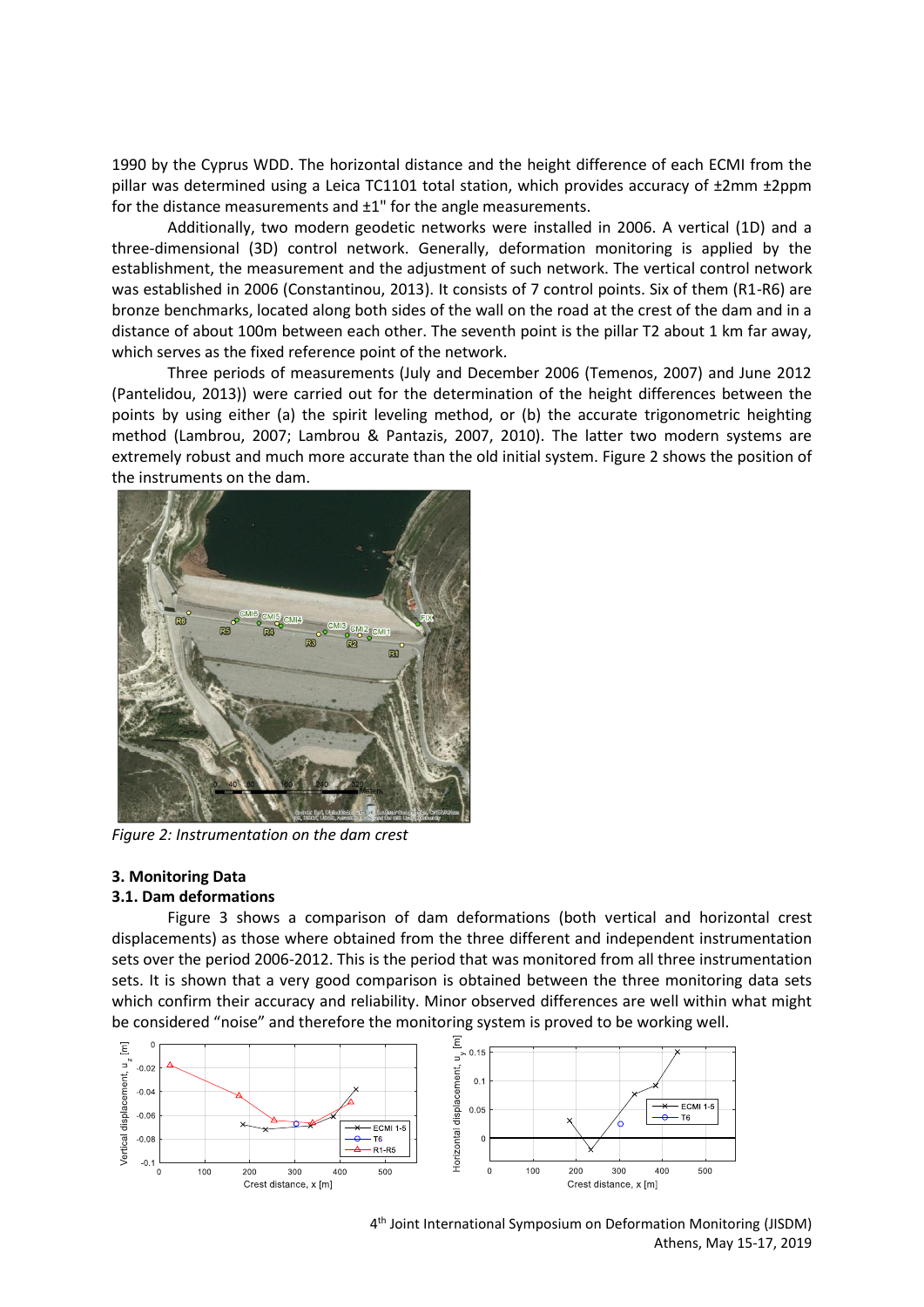$(a)$  (b) *Figure 3: Dam deformations: profiles of (a) vertical and (b) horizontal dam crest displacements.*

# **3.2. Statistical Analysis**

Supplementary post-processing of the monitoring data was undertaken using statistical analysis. The aim of this exercise was to identify any relation between the reservoir level changes and the vertical displacement fluctuations and therefore recognise any causative relationship between the two. The time-histories of reservoir changes and crest settlements were analysed in the frequency domain and their dominant frequencies were determined. Because of the irregular time steps in the data, a Lomb-Scargle (Lomb, 1976; Scargle, 1982) periodogram was produced, which is similar to Fourier analysis but for non-equally spaced data. Figure 3 shows the periodograms for the reservoir level and the dam crest settlements. It is observed that both show clearly a single dominant frequency at 2.73 (1/day ×10-3), which means a period of 1000/2.73≈365 days, i.e. a full year. This supports the earlier observation that the reservoir level exhibits yearly peaks and this is agreement with earlier observations (Pytharouli & Stiros, 2005).



*Figure 4: Statistical analysis of the monitoring data: Lomb periodogram of (a) reservoir level, (b) vertical displacements.*

#### **4. Finite element analysis**

After a frequency relation between reservoir level changes and dam crest displacements was identified, an assessment of the relative effects of consolidation and reservoir level changes on the dam displacements was undertaken. For this, a relevant finite element analysis was conducted to investigate the long-term behaviour of the dam and understand the mechanisms of the observed long-term settlements of the dam crest. In particular, a comparison between the relative effects of soil consolidation and reservoir level fluctuations can be made.

Two-dimensional (2D) plane-strain non-linear elasto-plastic transient coupled-consolidation finite element (FE) analyses were performed with the FE software ABAQUS/Standard. The analysis was performed in a number of stages to reproduce the exact stress history of the dam. Firstly, initial stresses were initiated with level ground and then the dam embankment was constructed in successive layers over a period of 12 months. Subsequently, the reservoir was impounded and its fluctuations followed the monitored time-history of the level of the reservoir.

Figure 5 (a) shows the pore water pressure distribution within the dam at the time of full reservoir. This shows the saturation of the upstream rockfill and the drop of hydraulic head within the dam due to the seepage through the low-permeability clay core and grout curtain. Figure 5 (b) shows the vertical displacements at various points within the dam (C: crest, E: mid-height of Embankment height, F1: shallow point in the foundation, F2: deep point in the foundation).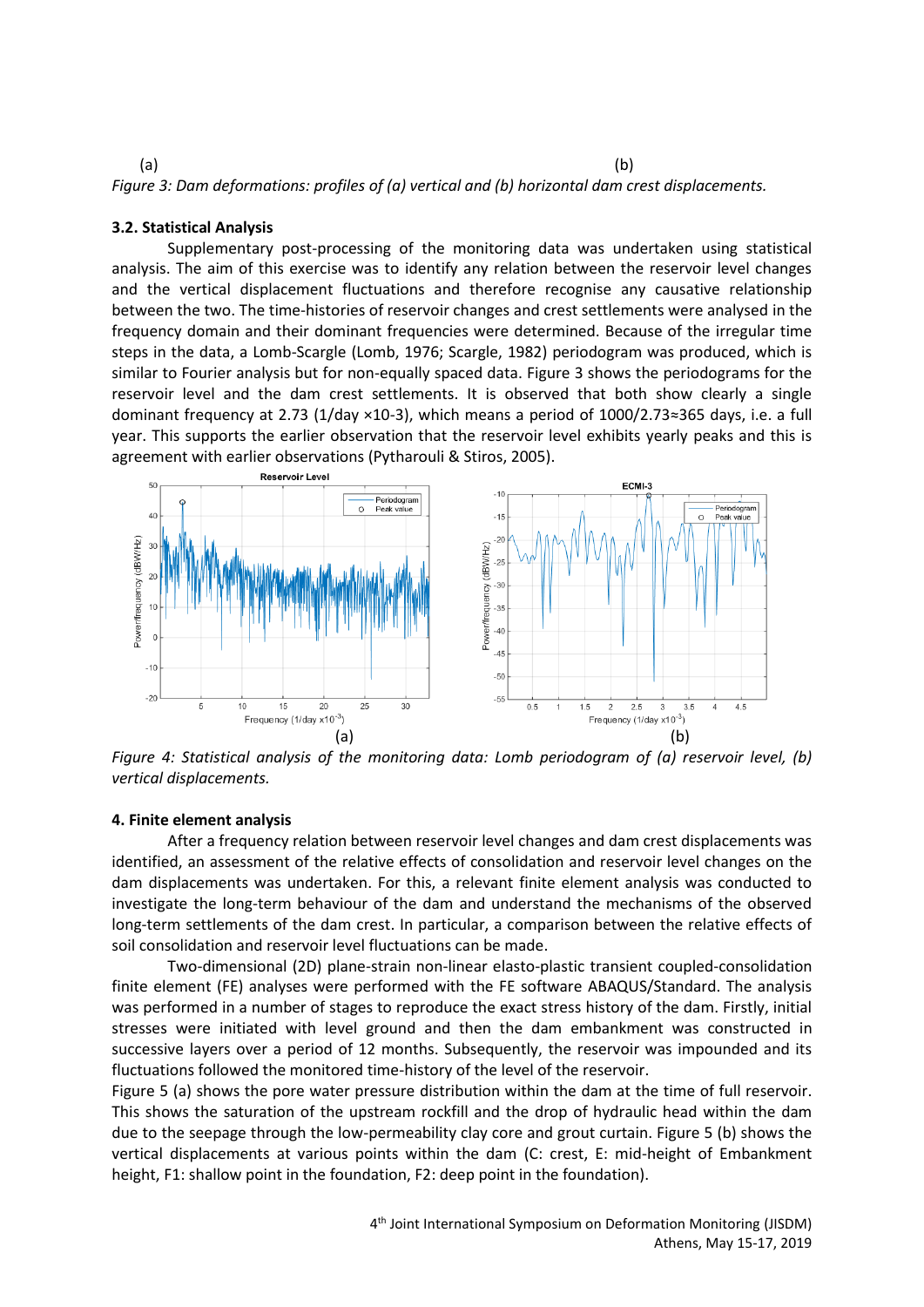It is shown that there is generally a good match between the field-monitored (from ECMI-4) and numerically-predicted displacement values. It is also shown that there is a general trend of downward movements due to consolidation of the dam materials and that the reservoir fluctuations do not seem to have a severe impact on the dam settlements. On the same figure, the vertical displacements in the embankment and the two foundation layers (Points E, F1 and F2) are included too. It is shown that the consolidation settlement values of the foundation layers are considerably large and comparable to those of the dam crest, which would suggest that the consolidation settlements within both the dam embankment and the foundation contribute significantly to the overall crest settlements. This is due to the seepage of the excess pore water pressure generated in the embankment and the low-permeability foundation because of the construction of the large 110m embankment. This also suggests that the effects of the reservoir level fluctuations are not very significant and the dominant mechanism inducing long-term vertical crest displacements is indeed consolidation of the soil materials of both the dam foundation and the embankment. It is therefore concluded that there is no significant effect from the reservoir level fluctuations and that the majority of displacements is due to long-term consolidation.



*Figure 5: Finite element analysis results: (a) pore water pressure distribution, (b) vertical displacements.* 

## **5. Conclusions**

This work studies the long-term deformation behaviour of earth dams due to climate changes, in particular due to variations of the reservoir level. The investigation considers the longterm monitoring data from a well-instrumented dam along with relevant nonlinear finite element analyses. The findings of this study may be summarised as follows:

(a) Long-term geodetic monitoring of large structures, such as earth dams, is essential for establishing their safety and structural health.

(b) Soil consolidation after the construction of the embankment is observed to be the dominant factor affecting the long-term dam settlements.

(b) A correlation between the displacements and reservoir level fluctuations is observed: their dominant frequencies are identical, suggesting seasonal variations of dam settlements.

(c) Reservoir level fluctuations appear to affect the displacements of the dam, but that was found to have a smaller effect compared to that of long-term consolidation.

## **Acknowledgements**

Assistance, data and information were provided by S. Patsali, and E. Kanonistis of the Cyprus Water Development Department. Students C. Temenos, G. Stavrou, C. Constantinou and A. Pantelidou of NTUA and CUT participated in the field measurements and data processing. This contribution is gratefully acknowledged.